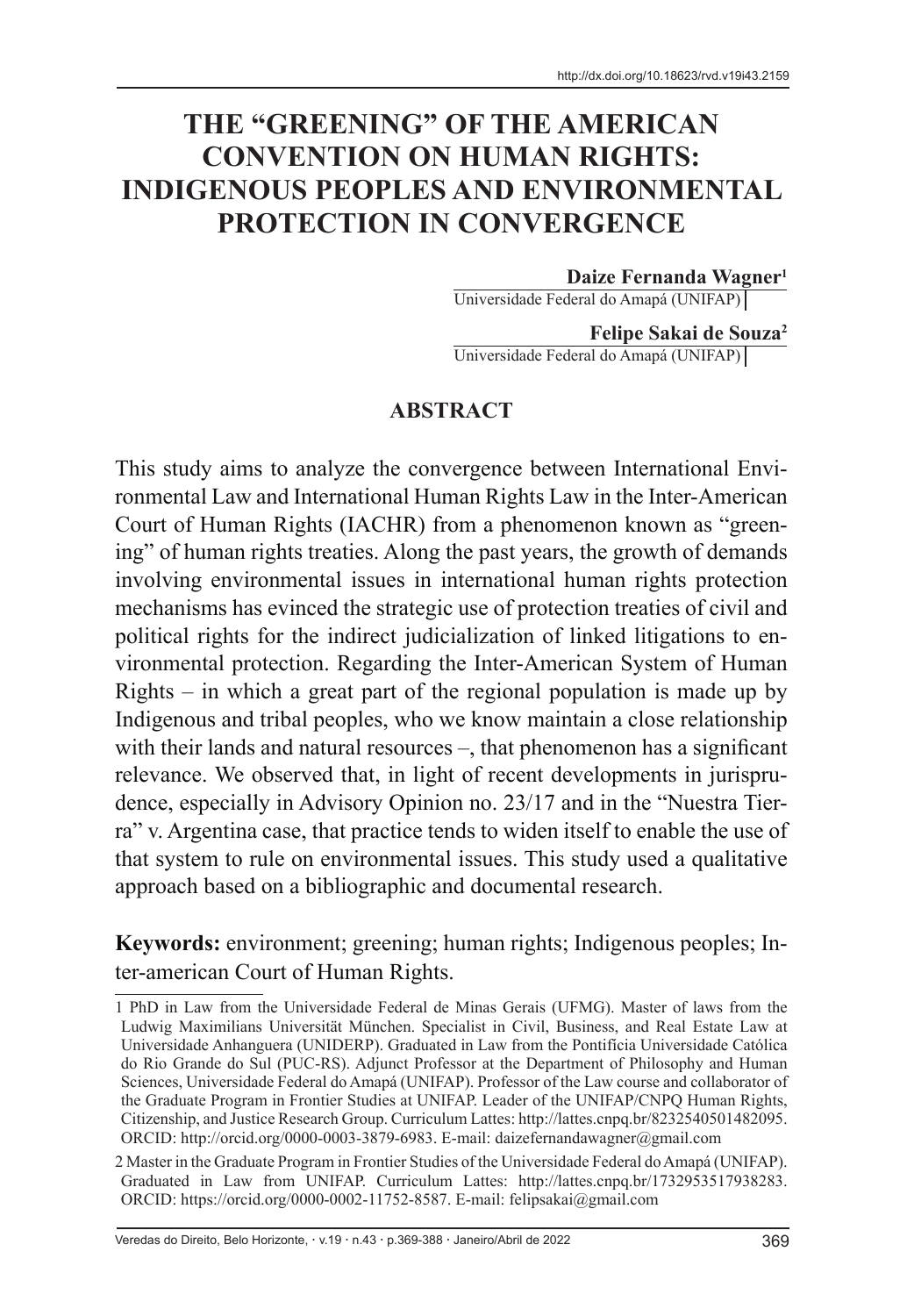## *O "ESVERDEAMENTO" DA CONVENÇÃO AMERICANA DE DIREITOS HUMANOS: POVOS INDÍGENAS E PROTEÇÃO AMBIENTAL EM CONVERGÊNCIA*

#### *RESUMO*

*Este trabalho tem por objetivo analisar a convergência entre os campos do Direito Internacional do Meio Ambiente e Direito Internacional dos Direitos Humanos no âmbito da Corte Interamericana de Direitos Humanos (Corte IDH), a partir de um fenômeno conhecido como greening ou esverdeamento dos tratados de direitos humanos. Ao longo dos últimos anos, o crescimento de demandas envolvendo questões ambientais nos mecanismos internacionais de proteção de direitos humanos tem evidenciado a utilização estratégica de tratados de proteção dos direitos civis e políticos para a judicialização indireta de litígios ligados à proteção do meio ambiente. No âmbito do Sistema Interamericano de Direitos Humanos – no qual grande parte da população regional é composta por povos indígenas, que reconhecidamente mantêm estreita relação com suas terras e recursos naturais –, esse fenômeno apresenta particular relevância. Observou-se que, à luz dos recentes desenvolvimentos jurisprudenciais, sobretudo, na Opinião Consultiva no. 23/17 e no caso Nuestra Tierra v. Argentina, essa prática tende a se ampliar, de maneira a possibilitar a utilização do sistema para pautar a temática ambiental. A metodologia utiliza abordagem qualitativa, baseada em pesquisa bibliográfica e documental.*

*Palavras-chave: Corte Interamericana de Direitos Humanos; direitos humanos; greening; meio ambiente; povos indígenas.*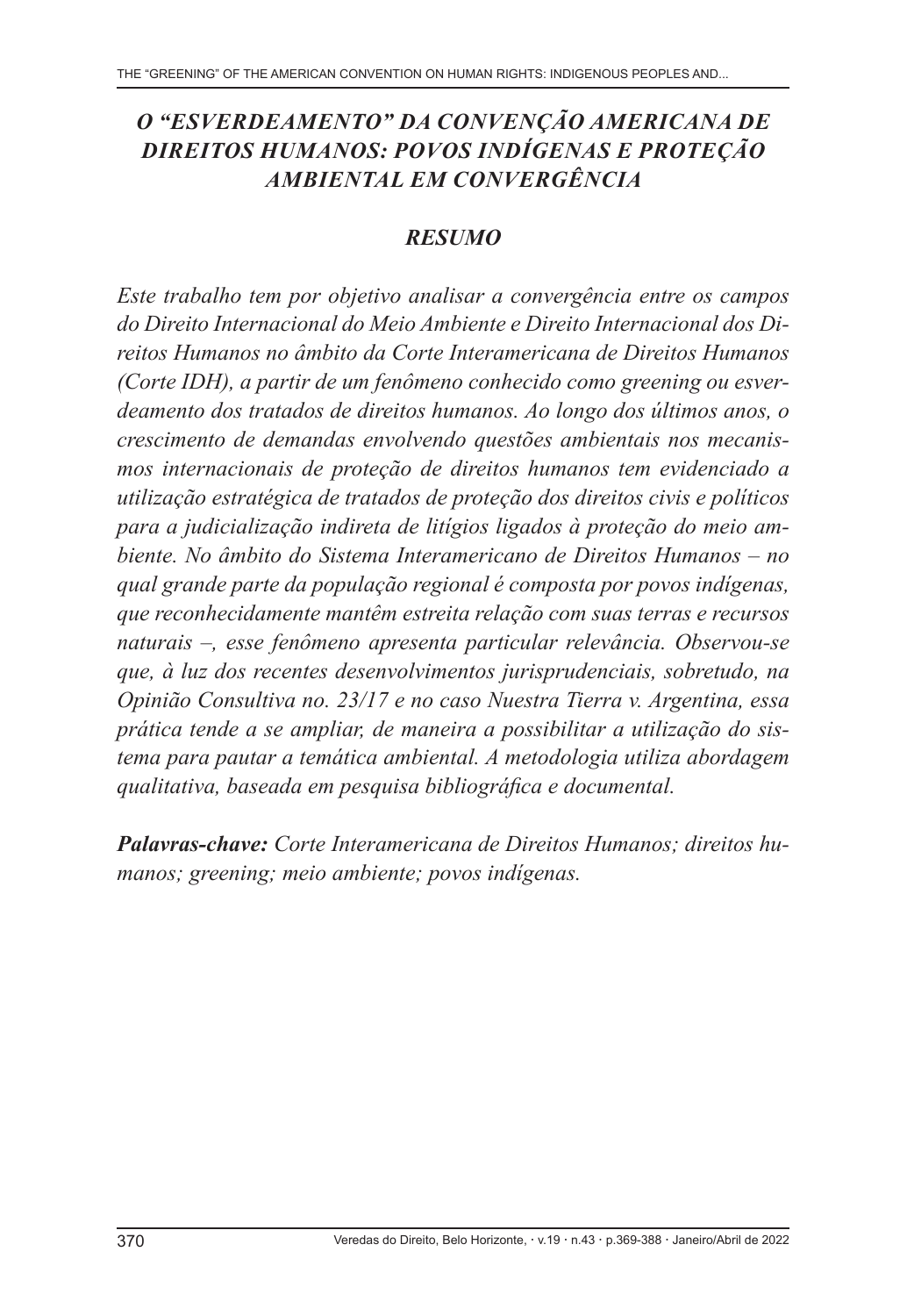#### **INTRODUCTION**

This article aims to discuss the greening of international human rights treaties based on the actions of the Inter-American Court of Human Rights (IACHR). The demands related to the right to a healthy environment have grown in importance, as they directly influence thousands of people's daily lives.

From the 1970s onward, the environment entered the international agenda and gradually became linked to human rights, such as after the 1972 Declaration of the United Nations (UN) on the Human Environment. However, this alone has been unable to curb humans' harmful action on the planet. Moreover, most international environmental protection treaties are considered soft law standards, thus failing to effectively oblige states to comply with them.

To a large extent, the effectiveness of international norms, especially those of human rights, does not take place automatically or mechanically within the states. In this area, several different social, political, and legal actors play an important role, actively contributing so international standards are applicable and rights are effectively protected. IACHR also influences and directs the application of international standards and the effective respect for human rights.

In this direction, the greening of international human rights treaties represents an indirect use of civil and political rights protection mechanisms to safeguard environmental rights. Within the framework of the Inter-American System of Human Rights, greening is mainly based on protecting environmental rights via American Convention provisions on Human Rights, which are, in principle, aimed at guaranteeing civil and political rights.

Based on this, this research asks how we can observe the greening of human rights treaties in IACHR judgments involving Indigenous peoples.

The question is justified in the fact that, within the IACHR framework, a large part of the regional population is composed of Indigenous peoples, who are closely related to their lands and natural resources. Thus, greening has particular relevance in this region.

Our hypothesis is that, in view of recent jurisprudential developments, especially in Advisory Opinion no. 23/2017 and in the Nuestra Tierra v. Argentina case, the possibilities of using greening are significantly expanded to enable the use of this system to guide the environmental theme.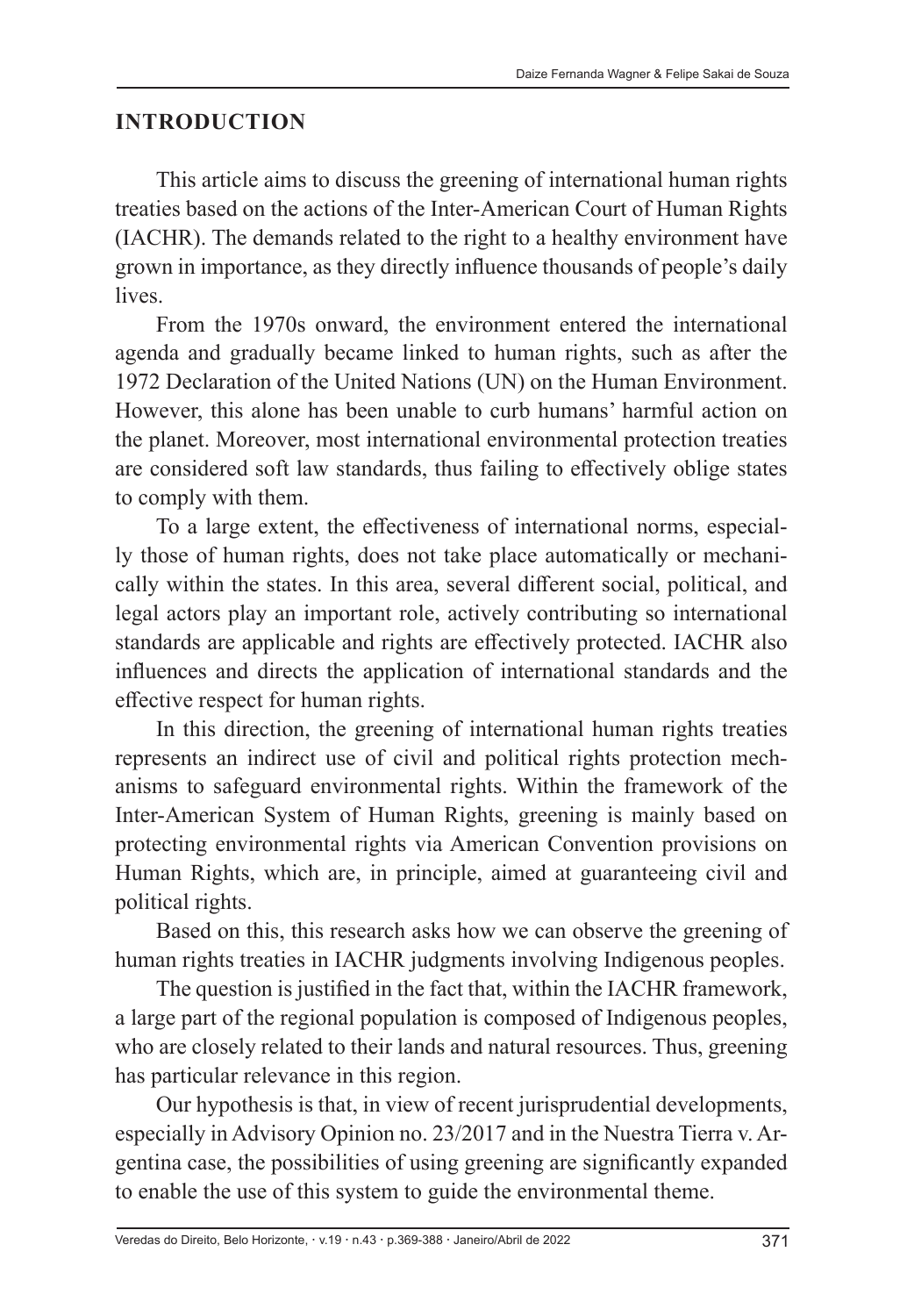We first analyze the processes of consolidation of international environmental and human rights law, emphasizing the connection between them from the emergence of the concept of "right of future generations". Then, we assess IACHR cases involving the protection of Indigenous peoples and their relation with the environment. Finally, we address IACHR Advisory Opinion no. 23/2017 and its repercussion in a later case.

Our methodology uses a qualitative approach, based on bibliographic and documentary research, and an inductive method to catalogue decisions. This study is linked to the legal-sociological aspect as it aims to discuss the effectiveness of international human rights standards and their implementation in IACHR decisions. As for the content analysis technique, theoretical research is used to analyze the contents of legislative, jurisprudential, and legal texts on the subject.

### **1 THE RIGHT OF FUTURE GENERATIONS ON THE AGENDA**

Over the past two centuries, the world has experienced the deepening of a process that some scientists would more recently point to as a new geological era. The Anthropocene, marked by intense human activity on the planet, seems to indicate the period in which human beings replace nature as the dominant force on Earth. More than a geological classification, the Anthropocene warns of the effects of human action on all life forms and on inequalities in the accumulation of these effects in different regions and human groups (TURPIN, 2018). Regardless of the debate about whether or not we have finally entered a new milestone of our trajectory as a species, the effects of anthropic pressure on the environment are currently undeniable.

In response to this process, international environmental law has largely expanded and strengthened itself, especially in the last decades of the 20th century, marked by conceptual and normative advances (FONSECA, 2007). At first, international treaties on the subject were merely reactive, arising as a response to environmental damage or focusing on the preservation of commercial species. They then began to progressively acquire a proactive character, aiming to reduce gradually generated damages, such as holes in the ozone layer (FONSECA, 2007).

The right of future generations emerged in the 1940s. This concept is not born within environmental law but in human rights, in which the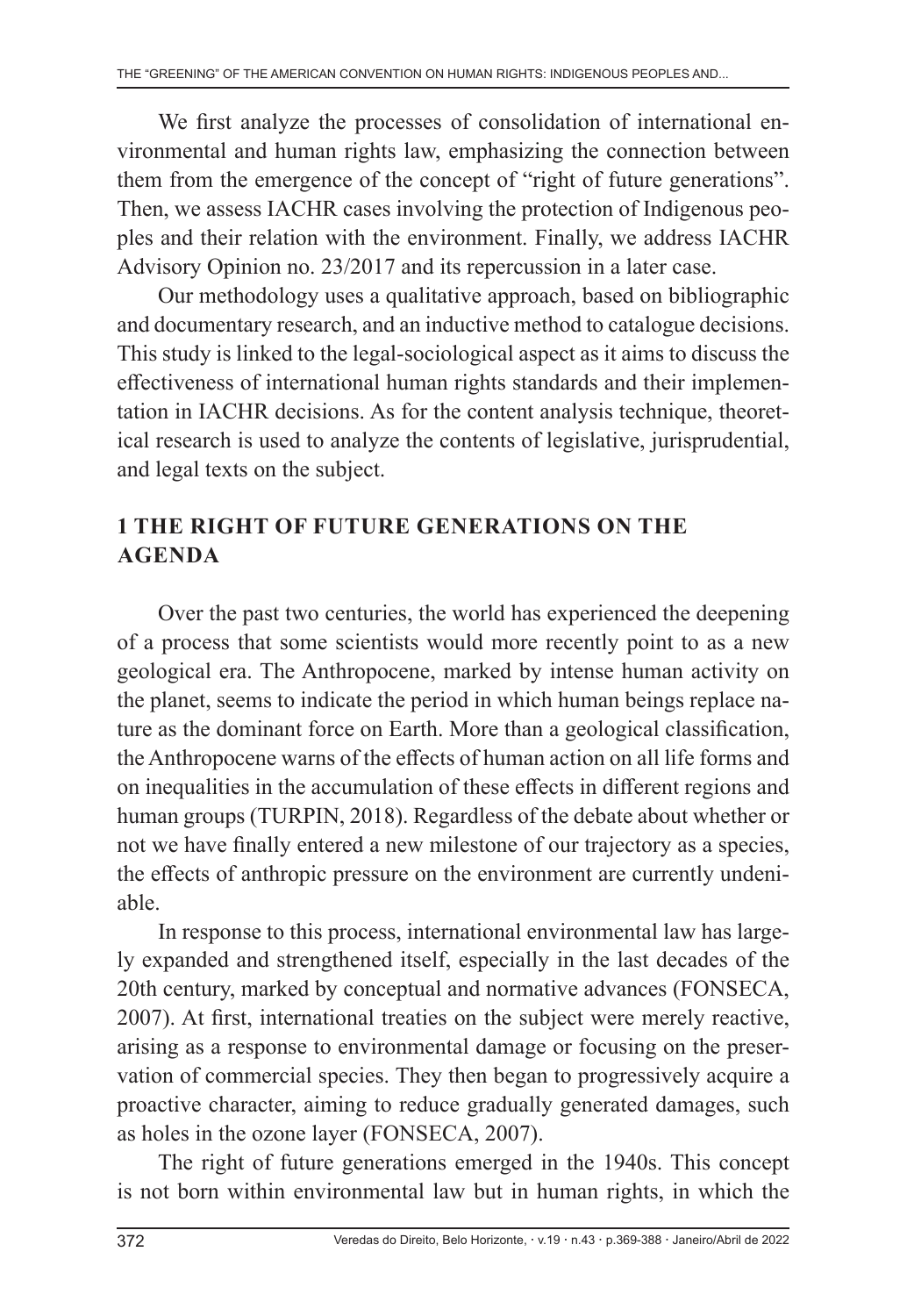international society tries to consolidate forms to protect human beings in the face of atrocities similar to those in World War II (MAZZUOLI; TEIX-EIRA, 2013). The very preamble to the Universal Declaration of Human Rights of 1945 mentions the preservation of future generations, establishing it as one of the central elements which should guide the application of human rights.

Likewise, an inclusive reading of art. II of the Declaration allows us to infer that the right to life relates to the right to a healthy environment. This entails indispensable conditions so present and future generations can survive, ensuring the substrates necessary for life, such as water, food, and a pollution-free atmosphere (FENSTERSEIFER, 2009).

Art. II anticipates the perception that not only war can threat humanity but, undeniably, so can the damage generated by the very deterioration man imposes on the environment. The independence of African countries and the increasing threats of environmental disasters and relevant actors in international law, which now includes not only states but also individuals and non-governmental organizations (NGOs) foster the debate after the 1960s, resulting in a significant increase in the number of environmental agreements (MAZZUOLI; TEIXEIRA, 2013; FONSECA, 2007).

Although relevant, we need to bear in mind that consolidating human rights in its conception is, in itself, the result of a long process of individualistic and Western claims. The "*every person*, *every human*, *men, and women"* expressed in the lexicon of human rights come from a generalized subject who ignores the contexts of individuals' existence on the margins of this ideal imaginary (HERRERA FLORES, 2008). Especially in the Global South, this universality concept operates in favor of coloniality, perpetuating logics which dominate, exploit, and subordinate colonized peoples' knowledge (GROSFOGUEL; MIGNOLO, 2008).

Thus, the Indigenous leader Ailton Krenak criticizes the creation of the concept of man as an abstract unit and the existence of an idea of humanity as a generalized identifiable collectivity. He proposes experimenting with a contact with other possibilities of humanity which would imply "listening, feeling, smelling, inspiring, exhaling those layers of what was outside us as 'nature,' but which for some reason is still confused with it", thus suggesting new perspectives to think about humanity (KRENAK, 2019, p. 33).

From 1972 onward, the Stockholm Conference definitively inserts the environment in the international agenda and determines the priorities for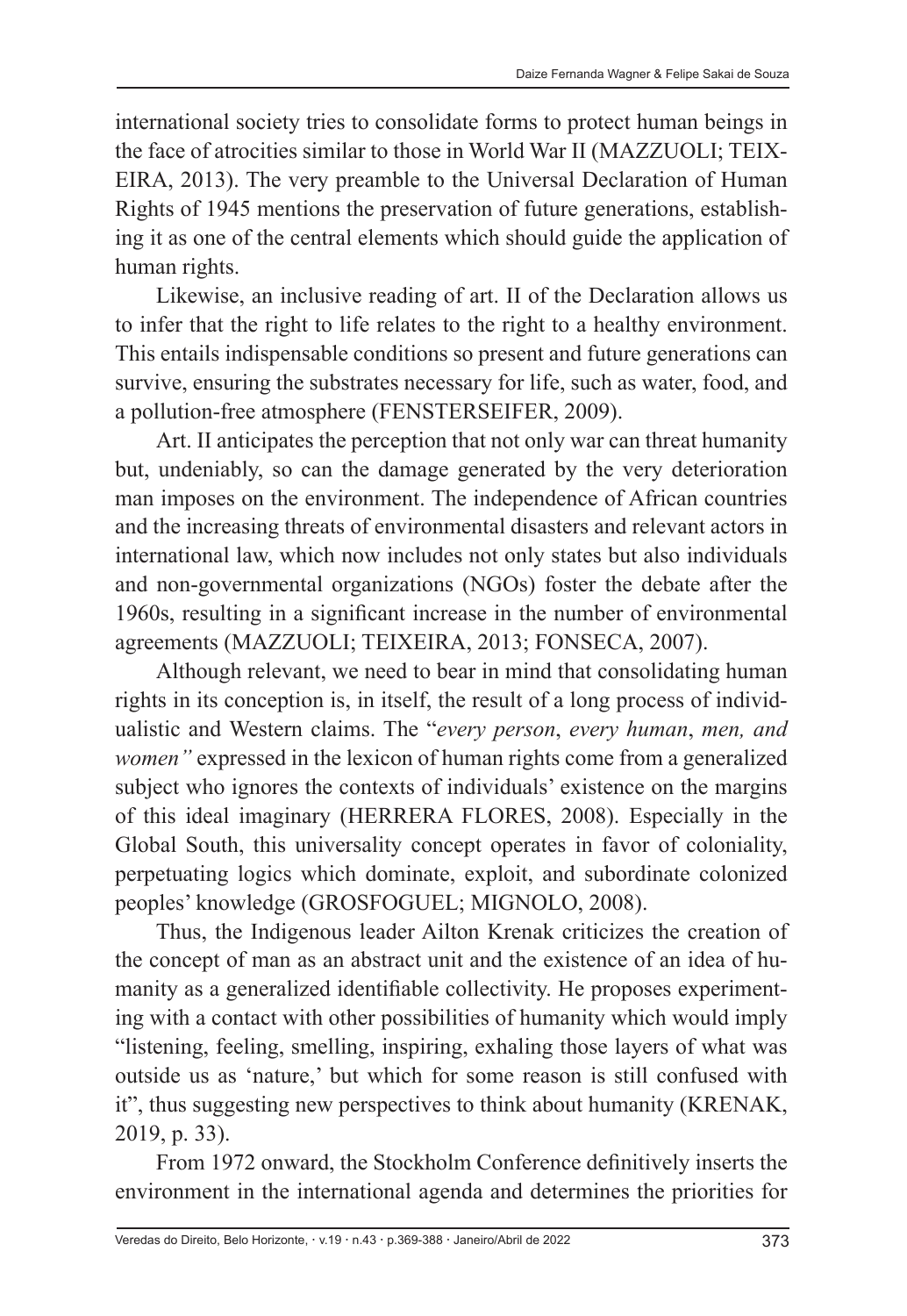future negotiations, creating the United Nations Environment Programme (UNEP) and strengthening non-governmental organizations and civil society (LAGO, 2013). The United Nations Conference on the Environment in Stockholm, as a result of these negotiations, signs the link between the environment and universally recognized human rights which its holders can, thus, claim (FONSECA, 2007).

The United Nations Charter on Economic Rights and Duties of States, 1974, in art. 30, makes clear the state responsibility to preserve the environment for present and future generations, a duty consolidated, in 1980, by the UN in proclaiming the historical responsibility of states to preserve nature (CANÇADO TRINDADE, 2003).

Almost 20 years later, the United Nations Conference on Environment and Development, ECO 92, reaffirms the human rights principles of universality, indivisibility, and interdependence, linking them to environmental protection. Thus, after Stockholm and ECO 92, international environmental law is marked by inserting the right to a healthy environment in the list of human rights to solidarity (MAZZUOLI; TEIXEIRA, 2013).

However, we should note that these treaties are based on soft law standards lacking binding force. Added to this obstacle is the absence of international mechanisms specifically focused on the environment, the existing incompatibility between current economic and environmental policies, and the disarticulation between internal and external policies. Moreover, note the incipient empowerment of vulnerable groups – which are still the most affected by environmental damage, such as Indigenous peoples – to claim rights to solidarity.

Therefore, one strategy to ensure the protection of the environment is to link the environmental cause to the protection of civil, political, economic, social, and cultural rights which can be judicious within the international human rights protection mechanisms. This reinforces the connection already made by a number of treaties, such as the Additional Protocol (I) to the Geneva Conventions (1977), the United Nations Convention on the Prohibition of Military or Any Other Hostile Use of Environmental Modification Techniques (1977), the World Charter for Nature (1982), and the San Salvador Protocol (1988). This phenomenon has been called the greening of human rights treaties, which now serve as an indirect instrument to protect the environment (BOYLE, 2012; CANÇADO TRIN-DADE, 2003; MAZZUOLI; TEIXEIRA, 2013).

The indirect protection of the environmental cause carries the burden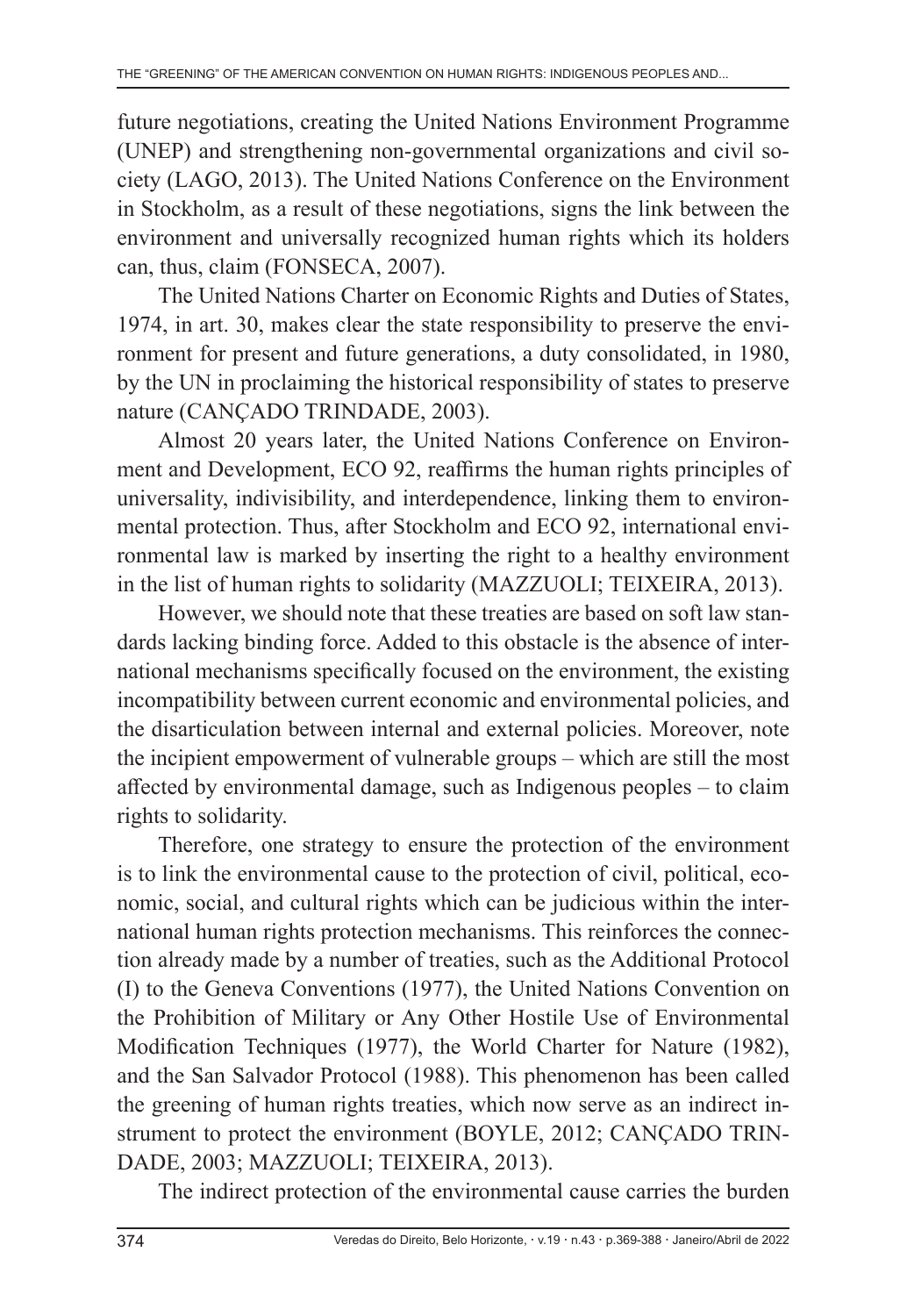of showing the relation between environmental damage and violated human rights. This mechanism is incapable of considering an autonomous violation of environmental rights. However, it still represents the best strategy for pursuing this end. This process is called par ricochet protection (MAZZUOLI; TEIXEIRA, 2013).

The growth of cases involving environmental protection in human rights protection mechanisms highlights the greening of existing human rights treaties to the detriment of adding new rights to already constituted catalogs. The main focus on the judicialization of the right to the environment, especially with regard to Indigenous groups, has been in relation to the right to life, property, and health (BOYLE, 2012).

### **2 ENVIRONMENTAL PROTECTION IN INTER-AMERICAN JURISPRUDENCE CONCERNING INDIGENOUS PEOPLES**

In the Inter-American Human Rights System (IHRS), protecting the healthy environment is guaranteed by art. 11 of the Additional Protocol to the American Convention on Human Rights in the Area of Economic, Social and Cultural Rights (Protocol of San Salvador). It guarantees everyone the right to live in a healthy environment and enjoy basic public services. However, this right was for a long time limited to the petition monitoring system, until the advent of Advisory Opinion no. 23/17.

However, the assessment of infringements of that right has never been ignored. Within the IACHR framework, normative guidelines and generic procedural values derived from human rights have greened the American Convention on Human Rights (a key instrument of the system). This is clear by the connection of the environmental theme with the protection of Indigenous communities, linking it, in general, to civil and political rights, rather than considering it an autonomous cause. Most cases brought to the IHRS relate to violations of material or even spiritual values (LIXINSKI, 2010; ELIAS, 2013).

Not incidentally, the protection of ethnic minorities, such as Indigenous peoples, converges with human rights and international environmental legislation. Unlike other societal sectors, which see land and resources only as basis for development, Indigenous peoples use them to meet immediate needs, thus demanding greater environmental protection (JANKI, 2009). The environment issue profoundly affects the life of Indigenous communities not only because it is the direct source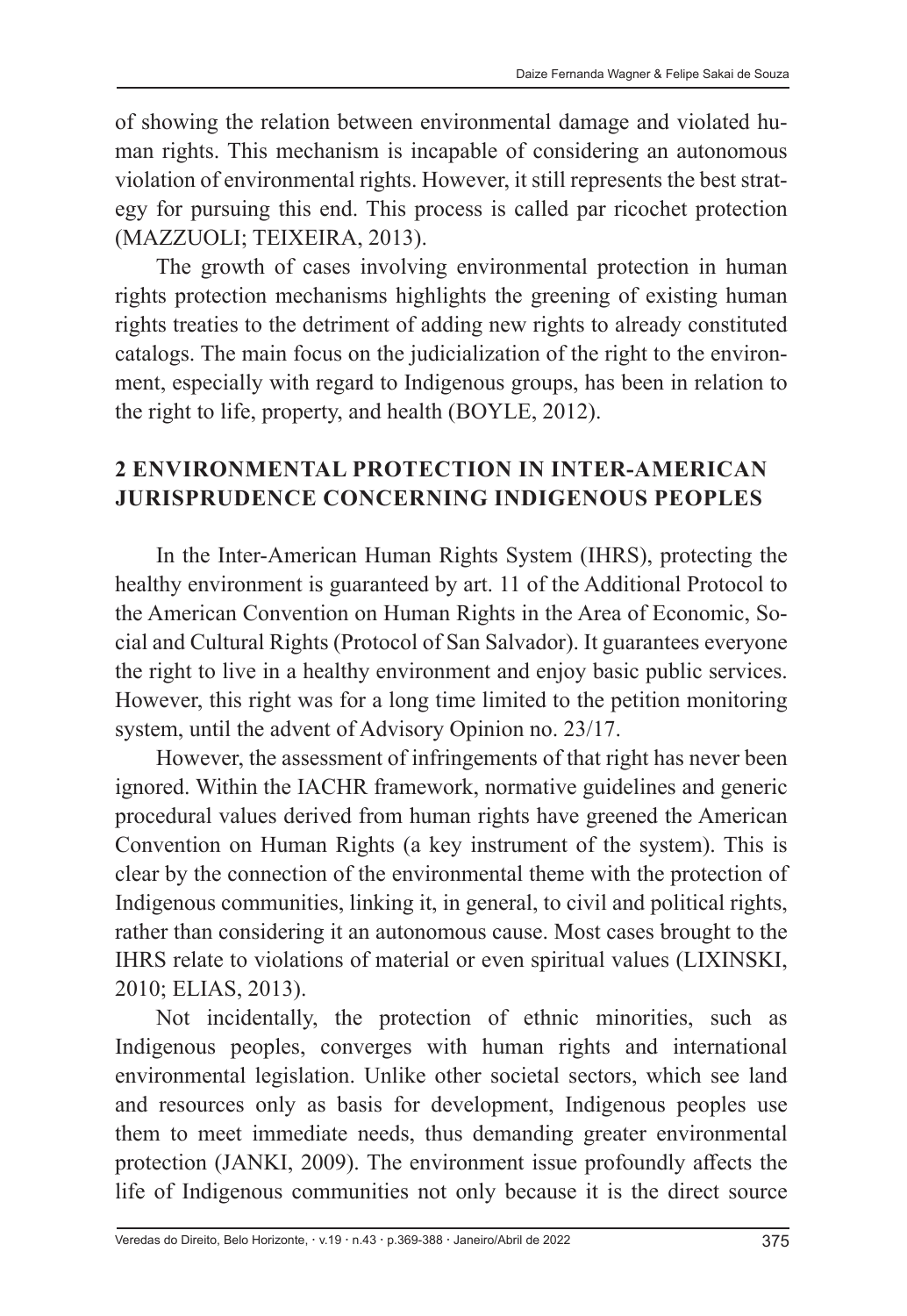of the elements necessary for their subsistence but also because it is an integral part of the formation of their cultural identities (LOUREIRO, 2010; CANÇADO TRINDADE, 2011).

Principle 22 of the Rio Declaration, for example, recognizes that Indigenous peoples' traditional practices play a vital role in managing and developing the environment. The International Labor Organization (ILO) convention no. 169 on Indigenous and Tribal Peoples, widely used by the IACHR as an interpretative source, provides, in its arts. 14 and 15 for these peoples' right to the property and possession of their traditionally occupied lands and the use and conservation of the natural resources in them.

The United Nations Declaration on the Rights of Indigenous Peoples determines, in its arts. 24 and 25, that Indigenous peoples have the right to enjoy their lands and resources and to maintain and strengthen their spiritual relationship with their territories, seas, and the like.

Within the IHRS framework, the American Declaration on the Rights of Indigenous Peoples, art. 19, item 1, explicitly states that "Indigenous peoples have the right to live in harmony with nature and to a healthy, safe, and sustainable environment, essential conditions for the full enjoyment of the rights to life and to their spirituality, cosmovision, and collective well-being" (OAS, 2016).

Thus, the first decision addressing the theme was the Mayagna (Sumo) Awas Tingni v. Nicaragua case, judged by the IACHR in 2001. It discussed the lack of ancestral territory demarcation, its exploitation concession to a private company, and the lack of adequate protection and judicial guarantees to the affected Indigenous community.

The Court concluded that Nicaragua violated the right to property established in art. 21 of the American Convention on Human Rights to the detriment of Mayagna (Sumo) Awas Tingni's members (CORTE IDH, 2001). The Court established that art. 21 encompasses dimensions such as collective property, territoriality, ancestry, and sacredness which must be considered to fully guarantee this right to Indigenous peoples (MELO, 2006).

The IACHR developed their interpretation of art. 21 in light of device 29(b) of the same treaty, which states that that instrument must offer interpretations ensuring the greatest protection of the rights enshrined therein. The IACHR has repeatedly indicated that human rights treaties are living instruments and their interpretation must follow the evolution of current times and living conditions. This evolutionary interpretation is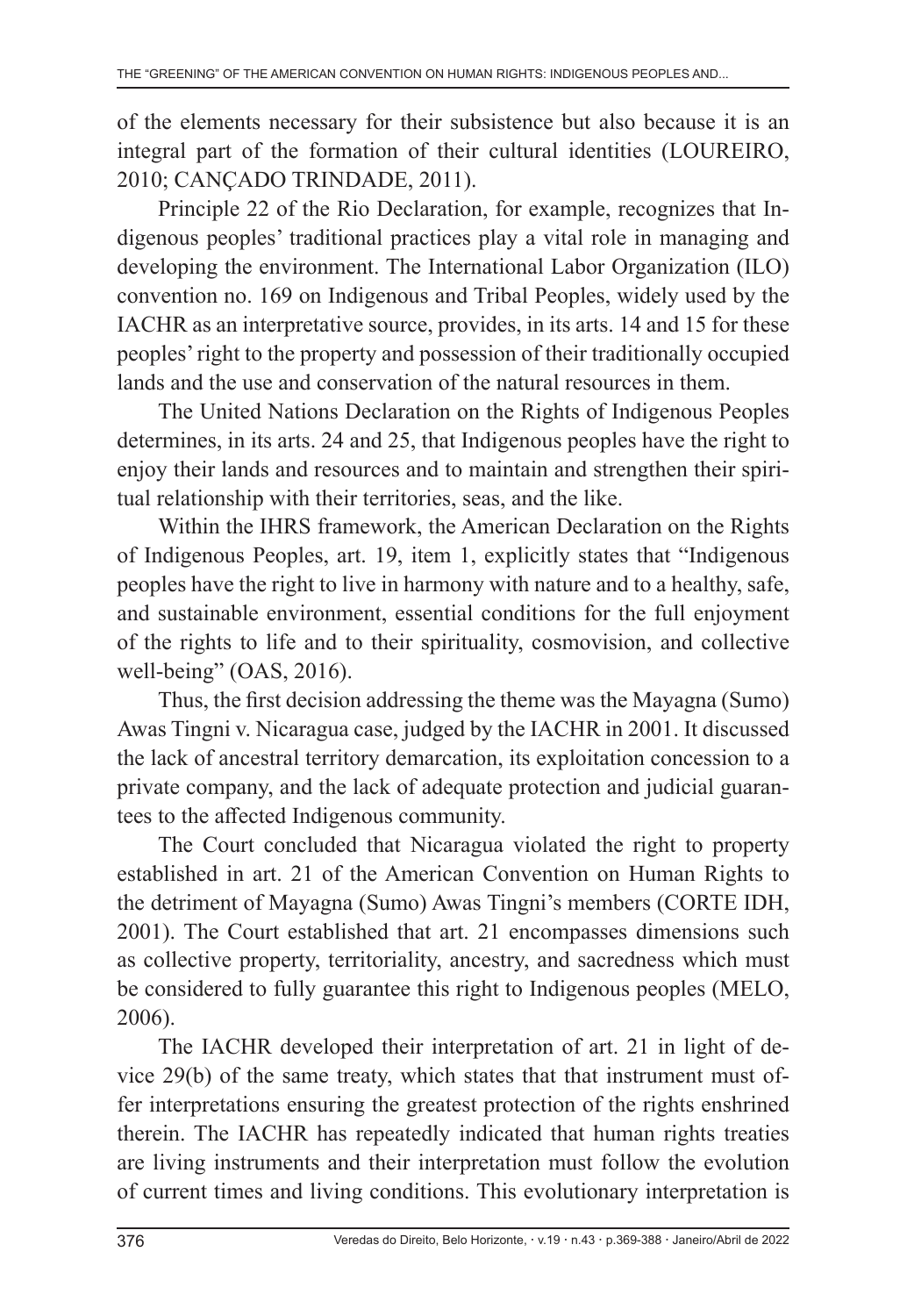consistent with the general interpretative rules of art. 29 of the Convention and with those of the Vienna Convention on the Law of Treaties (CORTE IDH, 2017).

Consequently, there can be no restriction against any other normative instrument, whether they are internal laws or other treaties to which the State is a party. Thus, the right to property was recognized not only in its classical civil conception (though unable to capture the way of life and acting of Indigenous populations) but also property in the community context, expressed in the use and enjoyment of their "goods", comprising both corporeal and incorporeal elements (CORTE IDH, 2001).

> Given the characteristics of the instant case, some specifications are required on the concept of property in indigenous communities. Among indigenous peoples there is a communitarian tradition regarding a communal form of collective property of the land, in the sense that ownership of the land is not centered on an individual but rather on the group and its community. Indigenous groups, by the fact of their very existence, have the right to live freely in their own territory; the close ties of indigenous people with the land must be recognized and understood as the fundamental basis of their cultures, their spiritual life, their integrity, and their economic survival. For indigenous communities, relations to the land are not merely a matter of possession and production but a material and spiritual element which they must fully enjoy, even to preserve their cultural legacy and transmit it to future generations (CORTE IDH, 2001, p. 77-78).

IACHR faced the Moiwana Community v*.* Suriname case four years later. This case discussed the lack of due diligence in the investigation of the N'djuka Marron's massacre and destruction of their territory, which resulted in the death of 40 people. The Court understood that the separation of that community from its ancestral land made it impossible for it to develop their traditional way of life, subsistence, and support, implying a violation of the right to personal integrity (art. 5.1) (CORTE IDH, 2005a).

In the supervening cases, the Court developed its jurisprudence relating Indigenous territories to rights to life and integrity. This is because the right to life has two principles: a procedural one, which forbids all from being arbitrarily deprived of it, and a substantive one, by which every human being has the right to have their lives respected, assigning states the duty to adopt effective guarantees to ensure it. The right to life broadly encompasses people's right not to be arbitrarily deprived of their lives and have the appropriate means of subsistence and a decent standard of living (CANÇADO TRINDADE, 2003; CORAO; RIVERO, 2014). These dimensions show the guarantee of the right to life to all people and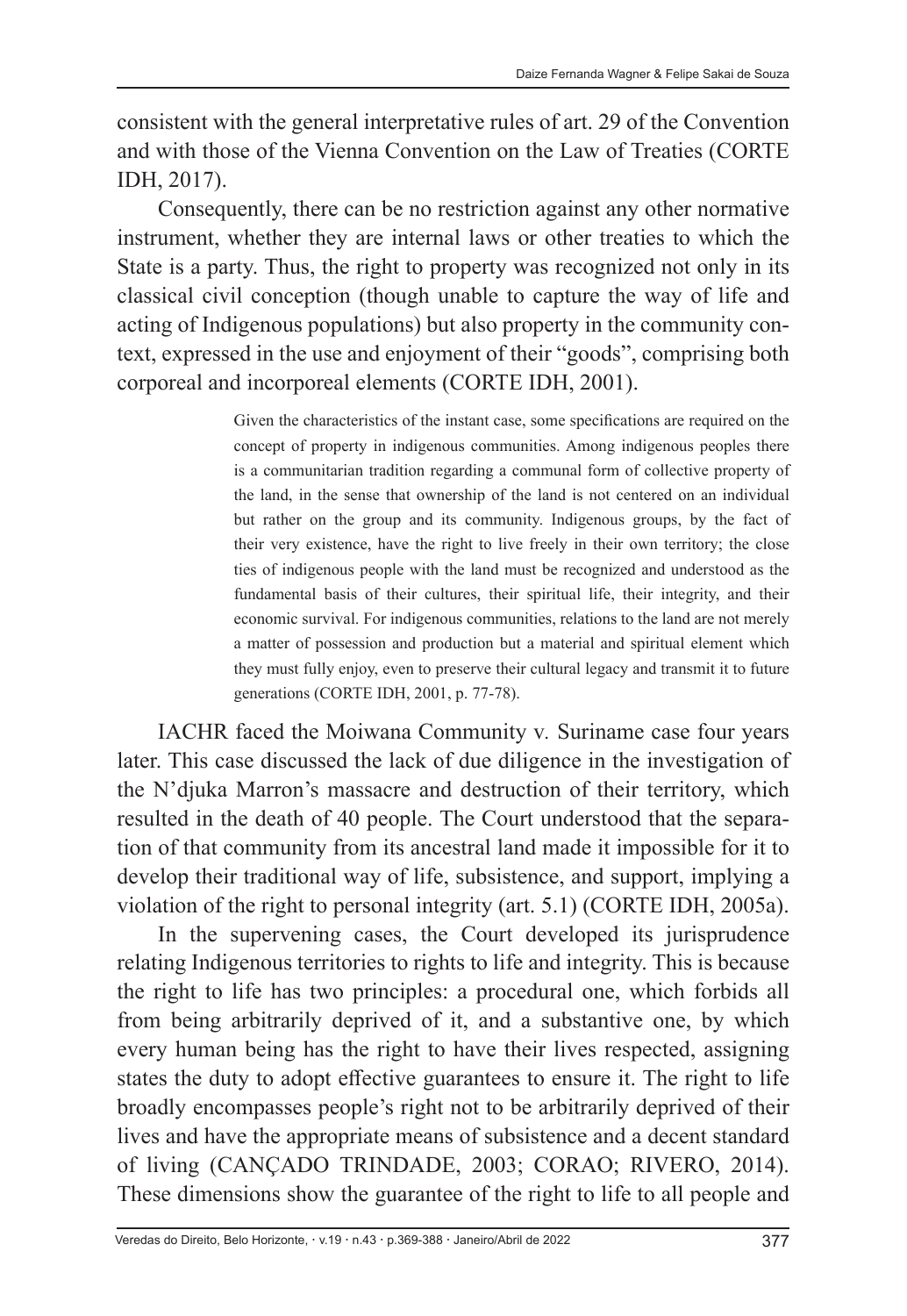collectivities, with particular attention to vulnerable groups. Thus, the right to a healthy environment emerges as a corollary of the right to life (CANÇADO TRINDADE, 2003).

In practice, greening is observable in cases such as the Yakye Axa, Sawhoyamaxa, and Shahkmok Kásek Indigenous Communities against Paraguay. These cases are part of a context which stripped Indigenous communities of their lands, starting at the beginning of the last century. Paraguay sold territories in the Chaco region on the London stock exchange without its inhabitants' awareness. Already in the 1990s, community representatives requested the return of their ancestral territories using internal procedures, but they proved fruitless (CORTE IDH, 2005b).

The three communities lived in unhealthy conditions which were inadequate to maintain their traditional way of life. The soil was infertile, water was unfit for human consumption, and hunting was impossible. From this scenario, in the Yakye Axa case, the Court highlighted that these conditions acutely affected the right to dignified existence and the basic conditions of other rights, such as the right to cultural identity. Consequently, the right to life was violated (art. 4.1) (CORTE IDH, 2005b).

Likewise, Paraguay had its international liability proven in the Sawhoyamaxa and Shahkmok Kásek cases. In these, in addition to being convicted of not guaranteeing decent living conditions for these community members, it was also held liable for the deaths due to the absence of such conditions (CORTE IDH, 2006; CORTE IDH, 2010).

These demands evince that the human right to a healthy and ecologically balanced environment, in view of the access to clean water and appropriate basic sanitation services, was related to the right to life in the foundation of its merit. However, art. 11 of the San Salvador Additional Protocol was not expressly included in the sentencing device, which may characterize its tendency of indirect protection in the IACHR (ELIAS, 2013).

Until then, there were no cases in the IHRS in which the right to life was considered directly violated due to threats or environmental damage. At the first opportunity to appreciate a demand addressing the issue (concerning land concessions to logging and mining private companies in the Saramaka People v. Suriname case), the Court disfavored the Commission's claim in its preliminary exceptions (CORTE IDH, 2007).

The IACHR justification was that the Commission would not have submitted, in its application, the reasons for the supposedly permanent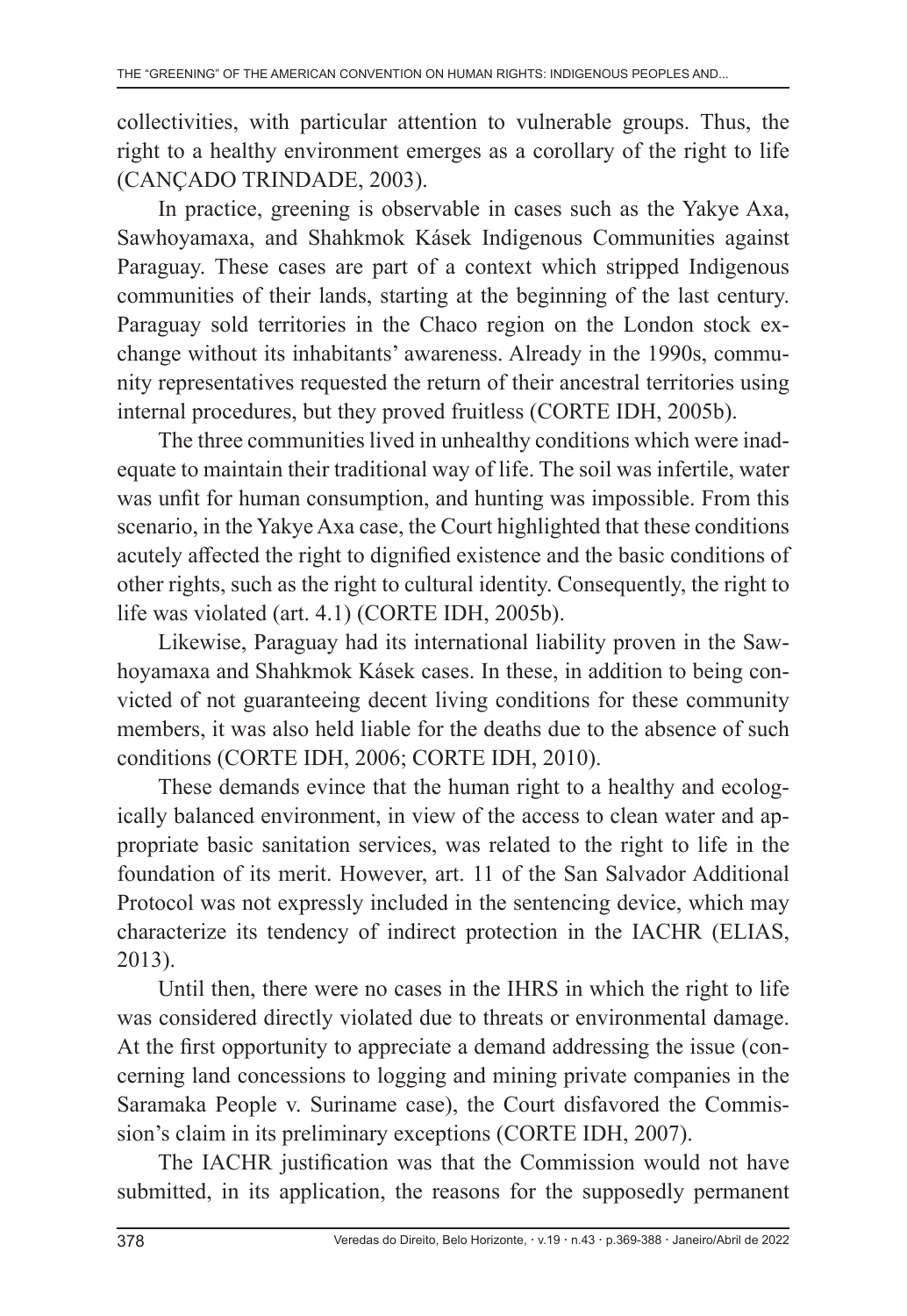and continuous effects resulting from the flood due to the construction of a hydroelectric reserve, which would have forcefully displaced the Saramaka in the 1960s. The Commission failed to mention the environmental damage caused by the project in its petition. This could have been a great opportunity to develop inter-American jurisprudence about the environmental impacts on the right to life (LIXINSKI, 2010).

On the other hand, the case represented an advance regarding considerations of the relation between resource preservation and the right to communal property. The Court has acknowledged that Art. 21 of the Convention also applies to natural resources in Indigenous communal properties, limiting this right only to those who are traditionally essential to their physical and cultural survival (PENTASSUGLIA, 2011). Furthermore, the Court pointed out that the environmental deterioration caused by mining added to the lack of supervision of socioenvironmental studies and consultations with the community, thus violating the right to communal property (CORTE IDH, 2007). In this decision, therefore, the Court implicitly recognized the right to a healthy environment as autonomous (WESTON, BOLLIER, 2013).

In 2012, the Court had the opportunity to speak on the subject in the trial of the Sarayaku Kichwa v. Ecuador case, in which it analyzed the defendant's international liability for granting Indigenous land for oil exploration, which even used explosive equipment. The Commission argued that such exploitation offered a constant risk and threat to community members' lives. Moreover, explosives destroyed forests, water sources, underground rivers, caves, sacred places, and traditional hunting areas, which would have diminished the Kichwa's livelihood. Additionally, the victims' representatives claimed that the vulnerability in which the community was, especially during food shortages, caused a series of diseases which mainly affected children and older adults (CORTE IDH, 2012).

The Court's decision, however, does not seem to have fully acknowledged the environmental claim at the time. The Court found that the state was liable for violating the right to life to the detriment of the Sarayaku Kichwa members, stressing its obligation to conduct environmental impact studies. However, the Court merely mentioned the creation of a permanent situation of risk and threat to life and personal integrity, generated by the proliferation of explosives and the potential of their detonation, without highlighting any consideration of the consequences of the environmental damage (CORTE IDH, 2012). It is surprising that the Court's analysis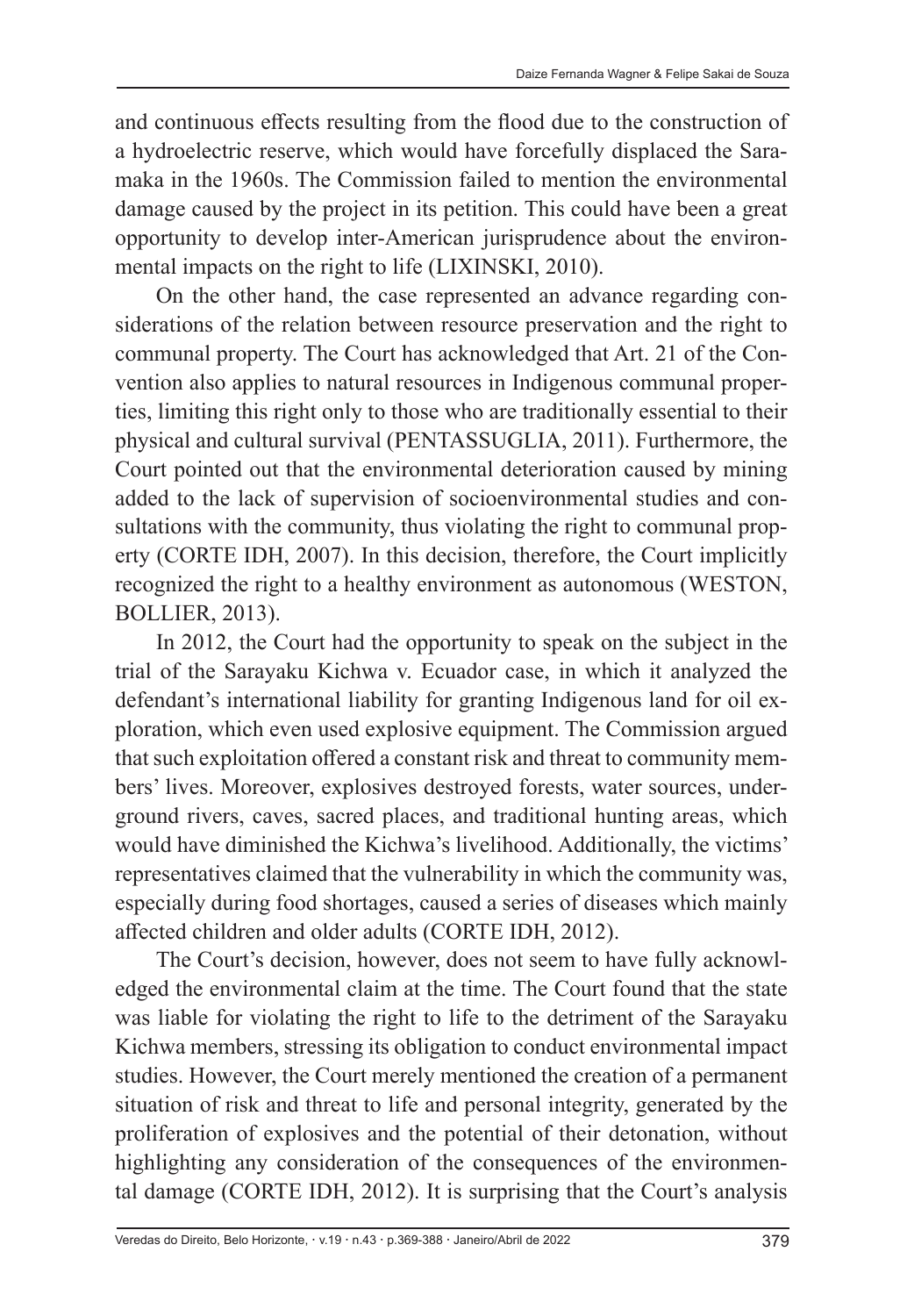disregarded such an aspect. In appreciating the violation of the right to private property, the Court had recognized that Indigenous communities have close ties to their lands and natural resources and that this guarantees their survival.

Subsequently, the Court had the opportunity to revisit the issue in Kuna of Madungandí and Embera of Bayano's members v. Panama case. The case refers to the international liability of the State for its lack of recognition, demarcation, and titration of the Kuna of Madungandí and Embera of Bayano territories. Such omission would have allowed third parties to initiate raids in those areas. On that occasion, the Commission argued that the State should be held liable for allegedly continuing to violate their right to private property, resulting from its failure to compensate them for their forced detachment from their communities between 1973 and 1975 (CORTE IDH, 2014). The Court, however, as in the Saramaka case, disfavored the Commission's claim still in its preliminary stages. This time, the Court justified this by claiming that it would not have temporal authority to analyze events which occurred before July 18, 1978, the date Panama recognized the court's litigation jurisdiction (CORTE IDH, 2014).

At the time, the Commission again failed to submit allegations exclusively related to a continued infringement of the right to communal property for failure to pay compensation or to the permanent and continuing effects that the construction of a hydroelectric dam had on the use and enjoyment of communal property and, ultimately, on the right to life.

### **3 THE ADVISORY OPINION NO. 23/17 OF THE IACHR AND ITS REPERCUSSION**

Since the issuance of the Advisory Opinion (OC) no. 23/17 there has been a significant jurisprudential progress regarding the right to a healthy environment. IACHR advisory opinions are mechanisms which the body uses to interpret legal norms and fix their scope and content without necessarily having a contentious case in dispute.

Advisory opinions are an expression of the IACHR advisory authority. They explain the meaning of conventional devices, generating practical consequences for their application. Thus, they are an important source for determining the extent of state obligations and may even transform governmental conducts as states aim to adjust to that authorized Convention interpretation, avoiding further accountability (PIOVESAN; CRUZ WEDGE, 2021).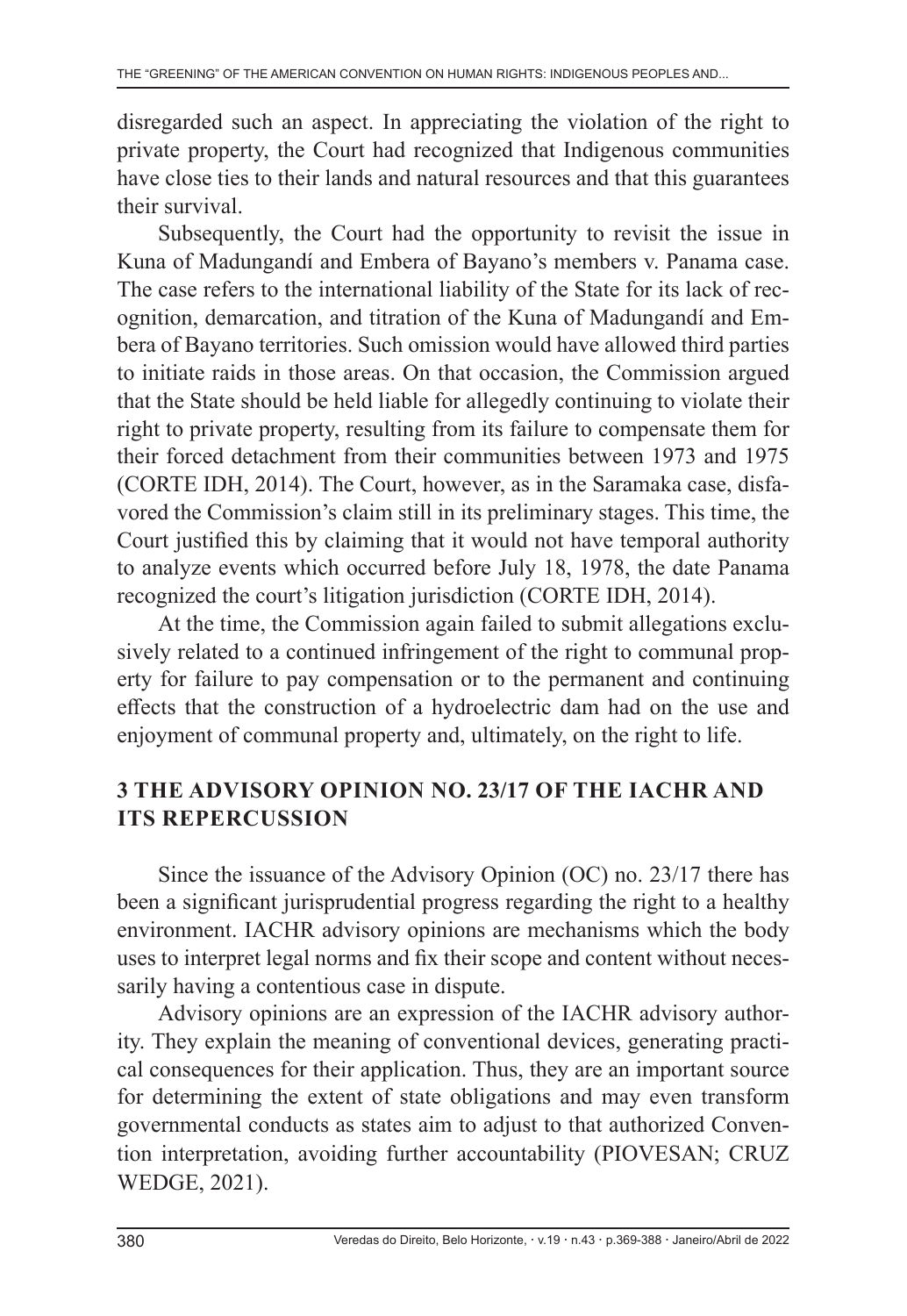The Court's advisory function allows it to interpret any article of the American Convention, and no part or aspect of this instrument is excluded from such interpretation. Thus, it is evident that, since the Court is the "ultimate interpreter of the American Convention", it has full authority and competence to interpret all the provisions of the Convention, even those of a procedural nature (CORTE IDH, 2017, p. 12).

AO no. 23/17 refers to the consultation by Colombia on the right to a healthy environment to protect the right to life and personal integrity. The Court aimed to find the best interpretation of the Convention on major infrastructure works which severely affected the Greater Caribbean marine environment, with consequent damage to coastal region inhabitants.

Among several aspects which the Court's opinion addressed, we highlight the understanding of the possibility of judicializing the right to a healthy environment within art. 26 of the IACHR, which included the protection of economic, social, and cultural rights (CORTE IDH, 2017).

Furthermore, the Court emphasized the right to a healthy environment as autonomous. Its decision was innovative by breaking with the anthropocentric view of environmental law and, consequently, ensuring the protection of all life forms, even if its destruction poses no threat to individuals or collectivities:

> This means that it protects nature and the environment, not only because of the benefits they provide to humanity or the effects that their degradation may have on other human rights, such as health, life or personal integrity, but because of their importance to the other living organisms with which we share the planet that also merit protection in their own right (CORTE IDH, 2017, p. 29).

The Court also highlighted the way vulnerable groups, like Indigenous peoples, are particularly affected by environmental damage. It reiterated previous decisions which found the protection and access to the natural resources in Indigenous peoples' territories paramount for such peoples' survival, development, and lifestyle continuity. Thus, states must face this peculiar condition by complying with equality and non-discrimination principles (CORTE IDH, 2017).

Recently, the interpretation promulgated by the IACHR in AO no. 23/17 finally found resonance in the decision of a contentious case involving environmental claims. In the case of the Indigenous Communities of the Lhaka Honhat (Our Land) Association v. Argentina, the IACHR recognized the international liability of the Argentine State for violating plaintiffs' rights to Indigenous community property, cultural identity, a healthy environment, food, and water.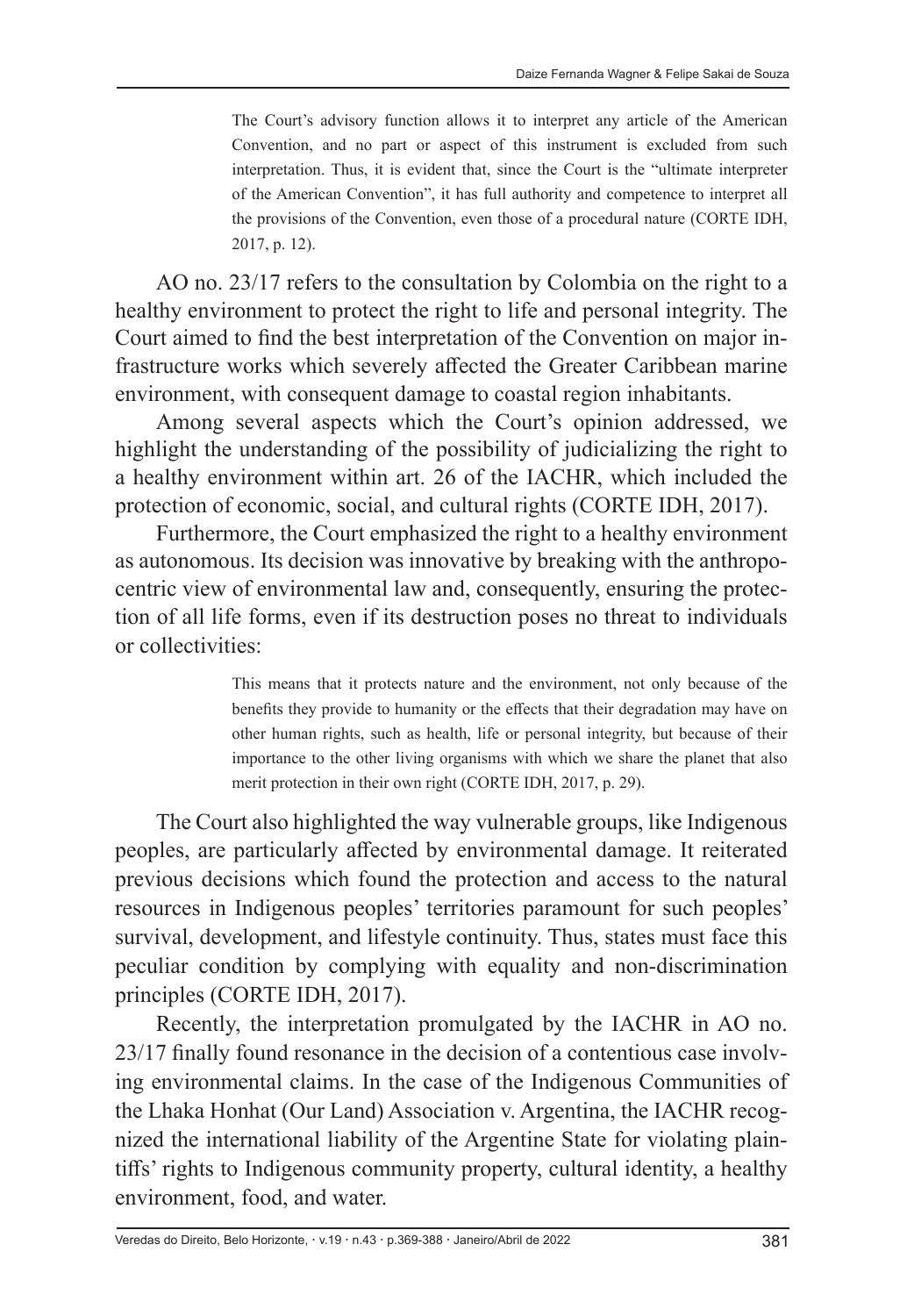The claim, which involves five peoples from the Argentine cross-border with Paraguay and Bolivia, revolves around the absence of measures to protect traditional territories, which non-Indigenous peoples have occupied and exploited. Moreover, the original peoples were affected by the construction of an international bridge, built without prior consultation with the communities (CORTE IDH, 2020).

In the decision, the Court stressed that the right to a healthy environment should be considered based on art. 26 of the Convention by force of arts. 30, 31, 33, and 34 of the Charter of the Organization of the American States, which mentions peoples' integral development, revisiting the interpretation already established three years earlier in AO no. 23/17 (CORTE IDH, 2020). This position established the case as an important precedent in inter-American jurisprudence. It was the first case in which the defense of the environment was directly judicialized by the petition monitoring system, dispensing with indirect protection.

The IACHR also reiterated its position indicated in AO no. 23/17, stressing the autonomous character of the right to a healthy environment. This more than desirable hermeneutic proves indispensable to judicialize environmental disputes in their immanent importance since it exempts victims from proving the causal link between environmental damage and the violation of any of the civil and political rights provided for in the ACHR catalogue. Thus, the par ricochet pathway, until then used, was relegated to the background.

Another aspect contemplated by the Court's analysis concerns the positive dimension of the right to a healthy environment. The decision stressed that the right to a healthy environment does not only cover respect but also guarantee, and states should supervise and inspect activities which may negatively impact the enjoyment of human rights. Moreover, it stated that state action in environmental matters should be guided by the prevention principle, considering that often after the damage has been produced it will be impossible to return to the state prior to the violation (CORTE IDH, 2020).

Finally, the Court's statement stands out by stating that environmental damage can affect various rights, especially in the case of vulnerable groups, such as Indigenous communities and others which directly depend on the environment for their resources. Moreover, it interpreted the relation of interdependence between the right to a healthy environment and the rights to cultural identity, food, and water. Several international instruments were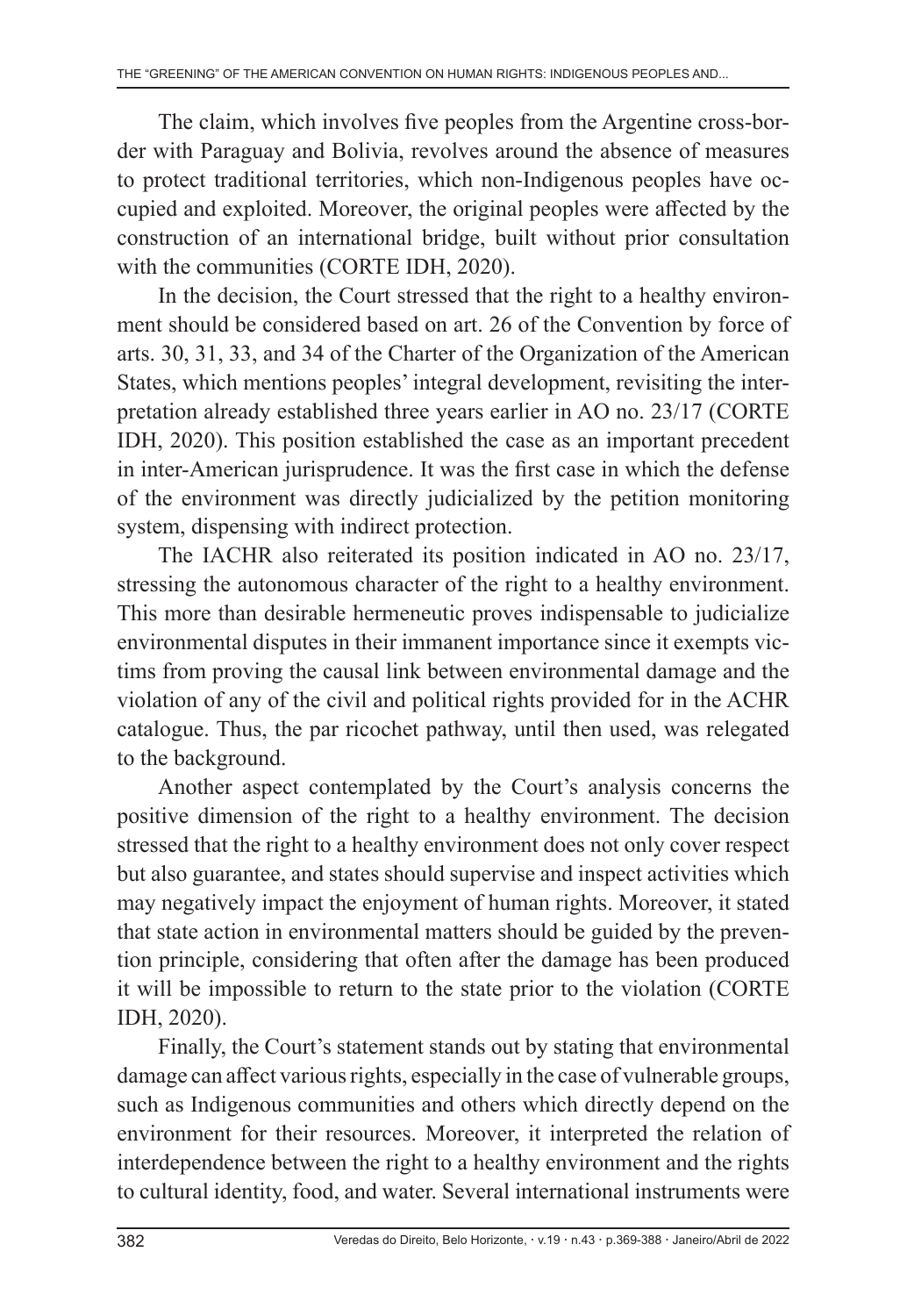used, such as the Rio Declaration and ILO Convention no. 169, highlighting the special bond which community members maintain with their ancestral territory (CORTE IDH, 2020).

The ruling in this case constitutes a radical shift in the defense of the right to a healthy environment. Thus, it broadened the horizon of possibilities for using the Inter-American regional system to protect human rights to address autonomous environmental issues.

In general, we find that the IACHR has overcome its strictly civilist, Western, and anthropocentric interpretation of environmental complaints. In its decisions, it has encompassed collective dimensions and analyzed the disputes from each community's worldview. We can also claim that, from AO no. 23/17, greening, which is generally manifested by an indirect approach to the environmental agenda, found, in the ACHR, its maximum expression since it sees, in art. 26, the possibility of directly petitioning the right to a healthy environment.

### **CONCLUSION**

Gradually, international environmental law and human rights converge in international treaties and the decisions of their supervisory mechanisms, thus greening human law treaties. The greening of the American Convention is particularly important in the Inter-American system as a large part of the regional population is composed of Indigenous peoples who, as we know, are closely related to their lands and natural resources. Thus, this research aimed to determine how we can observe the greening of human rights treaties in IACHR judgments involving these peoples.

From the Mayagna (Sumo) Awas Tingni v. Nicaragua case, judged by the IACHR in 2001, we found an evolutionary interpretation of the terms of the American Convention itself. It expanded the concept of private property to include what the affected Indigenous communities held as property to the detriment of the classic civil concept of property. Thus, IACHR understood that art. 21 of the Convention provided for collective property, territoriality, ancestry, and sacredness.

Subsequently, in 2005, the IACHR ruled on the case of the Moiwana Community v. Suriname. the IACHR linked the community's right to ancestral land to its members' right to personal integrity to the extent that removing them from that place implied the impossibility of maintaining their traditional way of life and subsistence. Then, the IACHR developed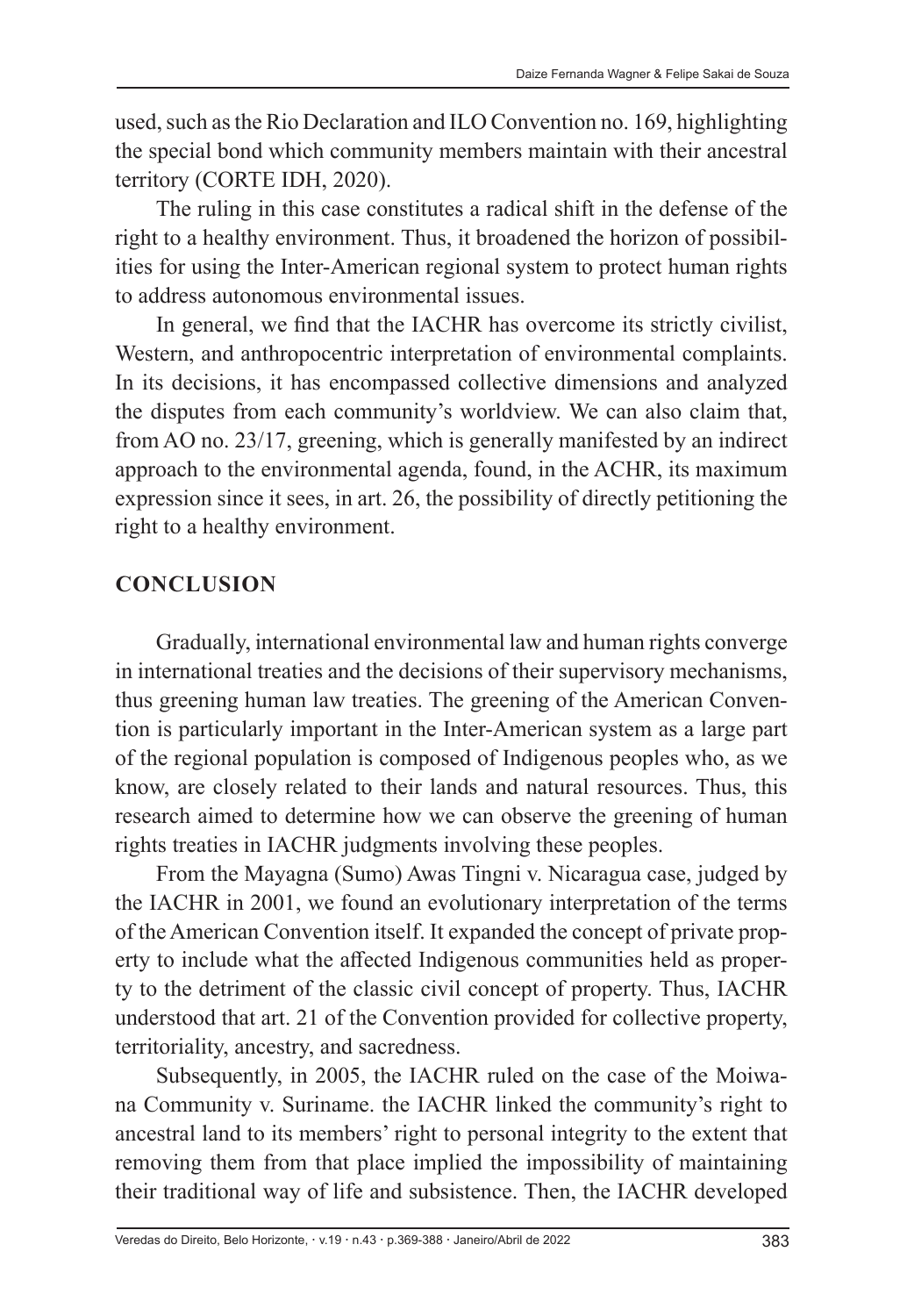its jurisprudence linking the right of Indigenous peoples to their territories to their members' rights to life and integrity. In all cases analyzed, the right to a healthy environment indirectly stemmed from the right to life. We can observe this in the Yakye Axa, Sawhoyamaxa, and Shahkmok Kásed Indigenous Communities against Paraguay cases. As for the Saramaka people v. Suriname case, in 2007, the IACHR implicitly recognized the right to a healthy environment as autonomous.

In the cases studied in this research, the IACHR increasingly recognized the right to a healthy environment for Indigenous peoples. To a large extent, this recognition was linked to other rights, such as its members' right to life and physical integrity. We found that IACHR decisions attested to the symbiotic relationship Indigenous peoples maintain with nature, acting to recognize that the Inter-American Court of Human Rights protects their right to a healthy environment in light of an evolutionary interpretation by, above all, par ricochet protection.

However, from AO no. 23/2017 and, subsequently, the IACHR decision in Nuestra Tierra v. Argentina, judged in 2020, the greening of the ACHR is revealed in its maximum expression. By these opinion and decisions, the possibility of petitioning the right to a healthy environment via art. 26 gains centrality, powerful tools to protect the environment and Indigenous peoples.

Thus, we confirmed the hypothesis formulated at the beginning of the research: from AO no. 23/2017 and the Nuestra Tierra v. Argentina case, the possibilities of using greening broadened the horizon of employing the system to guide the environmental theme.

### **REFERENCES**

BOYLE, A. Human rights and environment: where next? *The European Journal of International Law,* v. 23, no. 3, p. 613-43, 2012.

CANÇADO TRINDADE, A. A. Os direitos humanos e o meio ambiente. *In*: SYMONIDES, J. (org.). *Direitos humanos:* novas dimensões e desafios. Brasília, DF: UNESCO Brasil, 2003. p. 161-206.

CANÇADO TRINDADE, A. A. La Corte Interamericana de Derechos Humanos y los derechos económicos, sociales y culturales: fragmentos de memorias. *Revista do Instituto Brasileiro de Direitos Humanos,* Fortaleza, v. 11, no. 11, p. 267-276, 2011.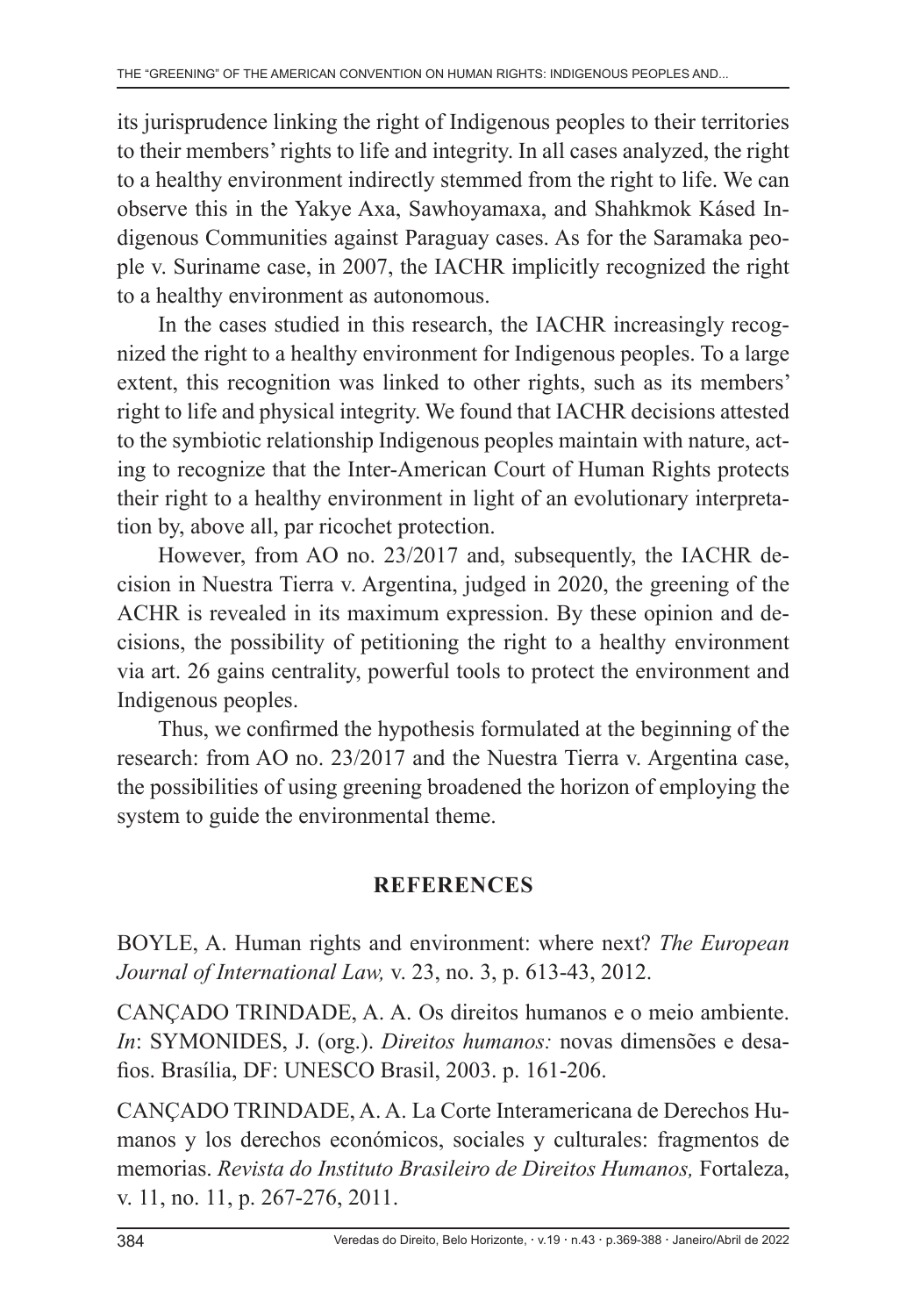CORAO, C. A.; RIVERO, M. D. Artículo 4. Derecho a vida. *In*: STEIN-ER, C.; URIBE, P. *Convención Americana sobre Derechos Humanos* comentada*.* Bogotá: Fundación Konrad Adenauer, 2014. p. 112-130.

CORTE IDH – CORTE INTERAMERICANA DE DIREITOS HU-MANOS. *Caso Comunidad Indígena Yakye Axa V. Paraguay.* Fondo Reparaciones y Costas. Sentencia 17 de junio de 2005b. Serie C. no. 125. Available from: https://www.corteidh.or.cr/docs/casos/articulos/seriec\_125\_ esp.pdf. Acess on: Aug. 22, 2020.

CORTE IDH – CORTE INTERAMERICANA DE DIREITOS HUMA-NOS. *Caso Comunidades indígenas membros de la Associación Lhaka Honhat (Nuestra Terra) V. Argentina*. Fondo, Reparaciones y Costas. Sentencia de 6 de febrero de 2020. Serie C. no. 400. Available from: https:// www.corteidh.or.cr/docs/casos/articulos/seriec\_400\_esp.pdf. Acess on: Aug. 22, 2020.

CORTE IDH – CORTE INTERAMERICANA DE DIREITOS HUMA-NOS. *Caso Comunidad Indígena Xákmok Kásek. V. Paraguay*. Fondo, Reparaciones y Costas. Sentencia de 24 de agosto de 2010. Serie C. no. 214. Available from: http://www.corteidh.or.cr/docs/casos/articulos/seriec\_214\_esp.pdf. Acess on: Aug. 22, 2020.

CORTE IDH – CORTE INTERAMERICANA DE DIREITOS HUMA-NOS. *Caso de la Comunidad Mayagna (Sumo) Awas Tingni V. Nicaragua*. Fondo, Reparaciones y Costas. Sentencia de 31 de agosto de 2001. Serie C. no. 79. Available from: http://www.corteidh.or.cr/docs/casos/articulos/ Seriec 79 esp.pdf. Acess on: Aug. 28, 2020.

CORTE IDH – CORTE INTERAMERICANA DE DIREITOS HUMA-NOS. *Caso de la Comunidad Moiwana V. Surinam.* Excepciones Preliminares, Fondo, Reparaciones y Costas. Sentencia 15 de junio de 2005a. Serie C. no. 124. Available from: http://www.corteidh.or.cr/docs/casos/articulos/ seriec 124 esp1.pdf. Acess on: Sep.1, 2020.

CORTE IDH – CORTE INTERAMERICANA DE DIREITOS HUMA-NOS. *Caso de los Pueblos Indígenas Kuna de Madungandí y Emberá de Bayano y sus Miembros V. Panamá*. Excepciones Preliminares, Fondo, Reparaciones y Costas. Sentencia de 14 de octubre de 2014. Serie C. no. 284. Available from: http://www.corteidh.or.cr/docs/casos/articulos/resumen\_284\_esp.pdf. Acess on: Dec. 20, 2020.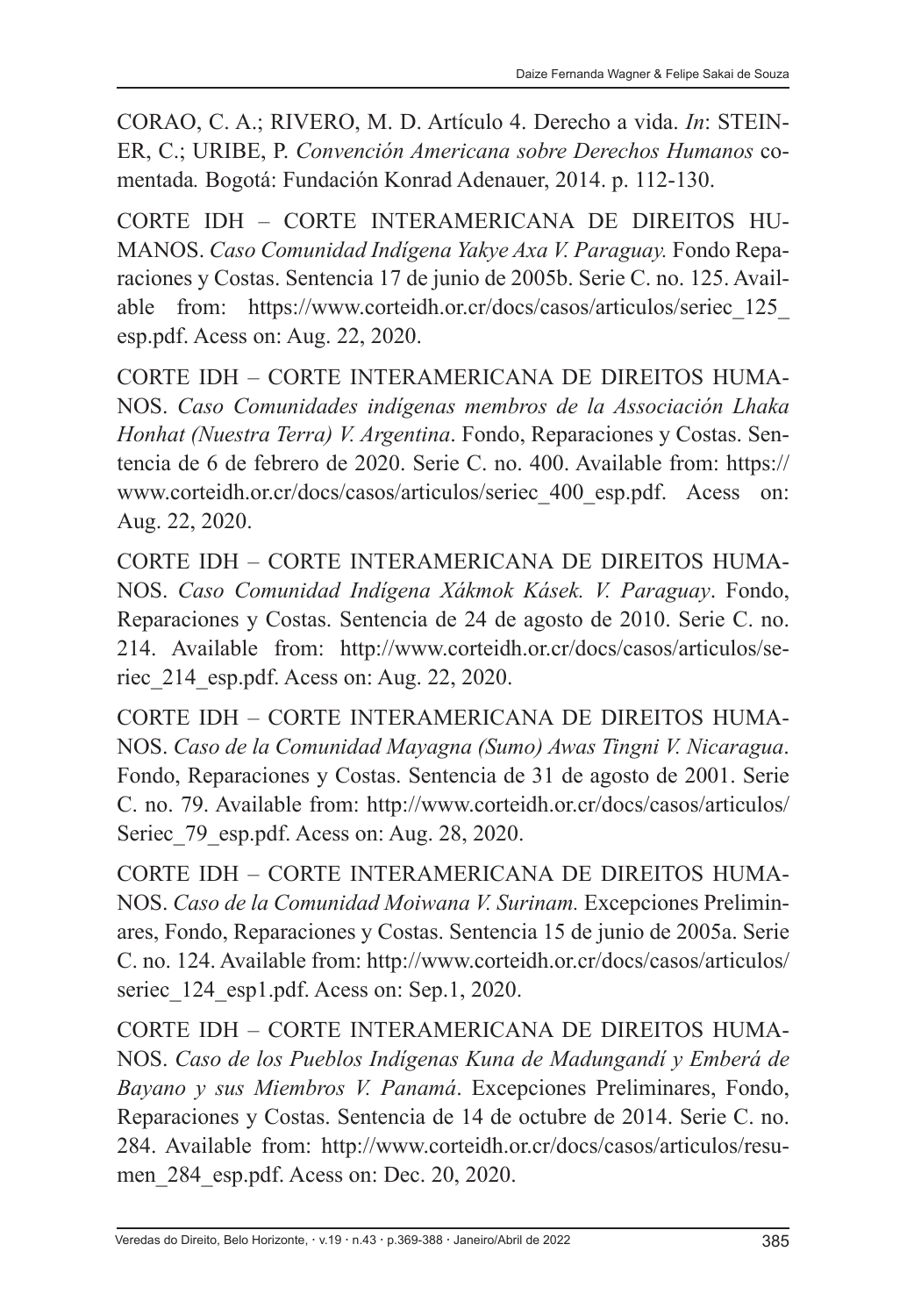CORTE IDH – CORTE INTERAMERICANA DE DIREITOS HUMA-NOS. *Caso del Pueblo Saramaka. V. Surinam*. Excepciones Preliminares, Fondo, Reparaciones y Costas. Sentencia de 28 de noviembre de 2007. Serie C. no. 172. Available from: http://www.corteidh.or.cr/docs/casos/articulos/seriec\_172\_esp.pdf. Acess on: Sep. 11, 2020.

CORTE IDH – CORTE INTERAMERICANA DE DIREITOS HUMA-NOS. *Caso Pueblo Indígena Kichwa de Sarayaku V. Ecuador.* Fondo y reparaciones. Sentencia de 27 de junio de 2012. Serie C. no. 245. Available from: http://corteidh.or.cr/docs/casos/articulos/seriec\_245\_esp.pdf. Acess on: Aug. 4, 2020.

CORTE IDH – CORTE INTERAMERICANA DE DIREITOS HUMA-NOS. *Caso Comunidad Indígena Sawhoyamaxa V. Paraguay.* Fondo, Reparaciones y Costas. Sentencia de 29 de marzo de 2006. Serie C. no. 146. Available from: http://www.corteidh.or.cr/docs/casos/articulos/seriec\_146\_esp2.pdf. Acess on: Aug. 4, 2014.

CORTE IDH – CORTE INTERAMERICANA DE DIREITOS HUMA-NOS. *Opinión Consultiva OC-23/17 de 15 de noviembre de 2017*. Medio ambiente y derechos humanos (obligaciones estatales en relación con el medio ambiente en el marco de la protección y garantía de los derechos a la vida y a la integridad personal – interpretación y alcance de los artículos 4.1 y 5.1, en relación con los artículos 1.1 y 2 de la Convención Americana sobre Derechos Humanos). Serie A. no. 23. Available from: https://www. corteidh.or.cr/docs/opiniones/seriea\_23\_esp.pdf. Acess on: Aug. 22, 2020.

ELIAS, L. A. V. *A proteção ambiental no sistema interamericano de direitos humanos (SIDH)*: uma análise da aplicabilidade do direito humano ao meio ambiente sadio e ecologicamente equilibrado e sua incidência jurisprudencial. Dissertação (Mestrado em Direito) – Centro Universitário Ritter dos Reis, Porto Alegre, 2013.

FENSTERSEIFER, L. M. L. *Direitos humanos e meio ambiente:* uma discussão sobre a necessidade do ambiente como dimensão da pessoa sujeito de direitos. Dissertação (Mestrado em Ambiente e Desenvolvimento) – Centro Universitário Univates, Lageado, 2009.

FONSECA, F. E. A convergência entre a proteção ambiental e a proteção da pessoa humana no âmbito do direito internacional. *Revista Brasileira de Política Internacional*, Brasília, DF, v. 50, no. 1, p. 121-138, 2007.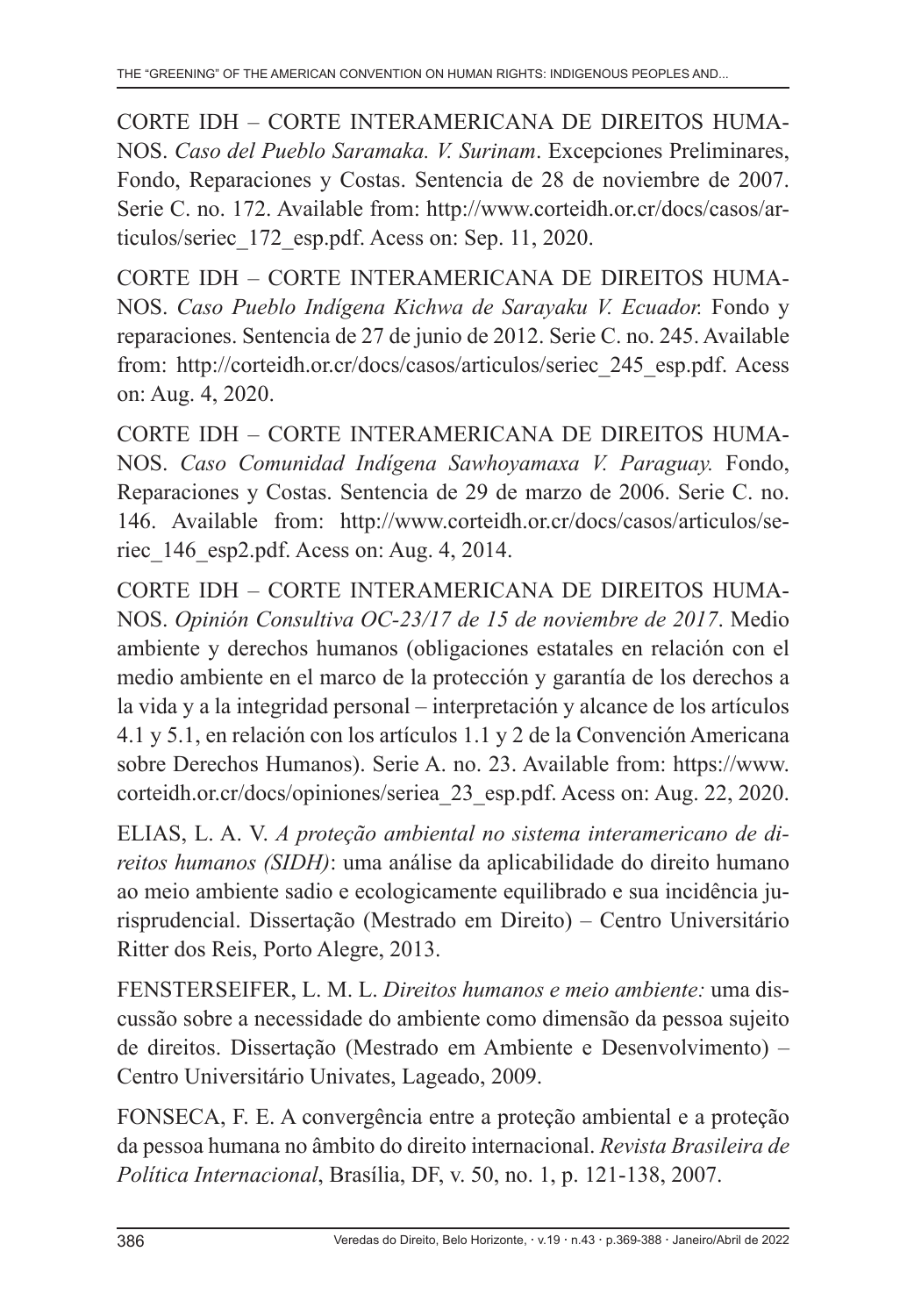GROSFOGUEL, R.; MIGNOLO, W. Intervenciones descoloniales: una breve introduccióno. *Tabula Rasa,* Bogotá, no. 9, p. 29-37, jul./dez 2008.

HERRERA FLORES, J. Os direitos humanos no contexto da globalização: três precisões conceituais. *Lugar Comum*, Rio de Janeiro, no. 25-26, p. 39- 71, maio/dez. 2008.

JANKI, M. Indigenous peoples rights and the environment: issues and the future. *In: High level expert meeting on the new future of human rights and environment: moving the global agenda forward*. Nairobi, 2009.

KRENAK, A. *Ideias para adiar o fim do mundo.* São Paulo: Companhia das Letras, 2019.

LAGO, A. A. C. *Conferências de desenvolvimento sustentável*. Brasília, DF: FUNAG, 2013.

LIXINSKI, L. Treaty interpretation by the Inter-American Court of Human Rights: Expansionism at the service of the unity of international law. *The European Journal of International Law,* v. 21, no. 3, p. 585-604, 2010.

LOUREIRO, V. R. Desenvolvimento, meio ambiente e direito dos índios: da necessidade de um novo ethos jurídico. *Revista Direito GV*, São Paulo, v. 6, no. 2, p. 503-26, jul./dez. 2010.

MAZZUOLI, V. O.; TEIXEIRA, G. F. M. O direito internacional do meio ambiente e o *greening* da Convenção Americana sobre Direitos Humanos. *Revista Direito GV*, São Paulo, p. 199-242, jan./jun. 2013.

MELO, M. Últimos avanços na justiciabilidade dos direitos indígenas no sistema interamericano de direitos humanos. *Revista Sur,* ano 3, v. 4, p. 30-47, 2006.

OEA – ORGANIZAÇÃO DOS ESTADOS AMERICANOS. *Declaração Americana sobre os Direitos dos Povos Indígenas, de 15 juno. 2016*. Available from: http://observatorio.direitosocioambiental.org/publicacoes/ materiais-didaticos/declaracao-americana-sobre-direitos-dos-povos-indigenas-organizacao-dos-estados-americanos-oea/. Acess on: Feb. 26, 2021.

PENTASSUGLIA, G. Towards a jurisprudential articulation of Indigenous land rights. *The European Journal of International Law,* v. 22, no. 1, p. 165-202, 2011.